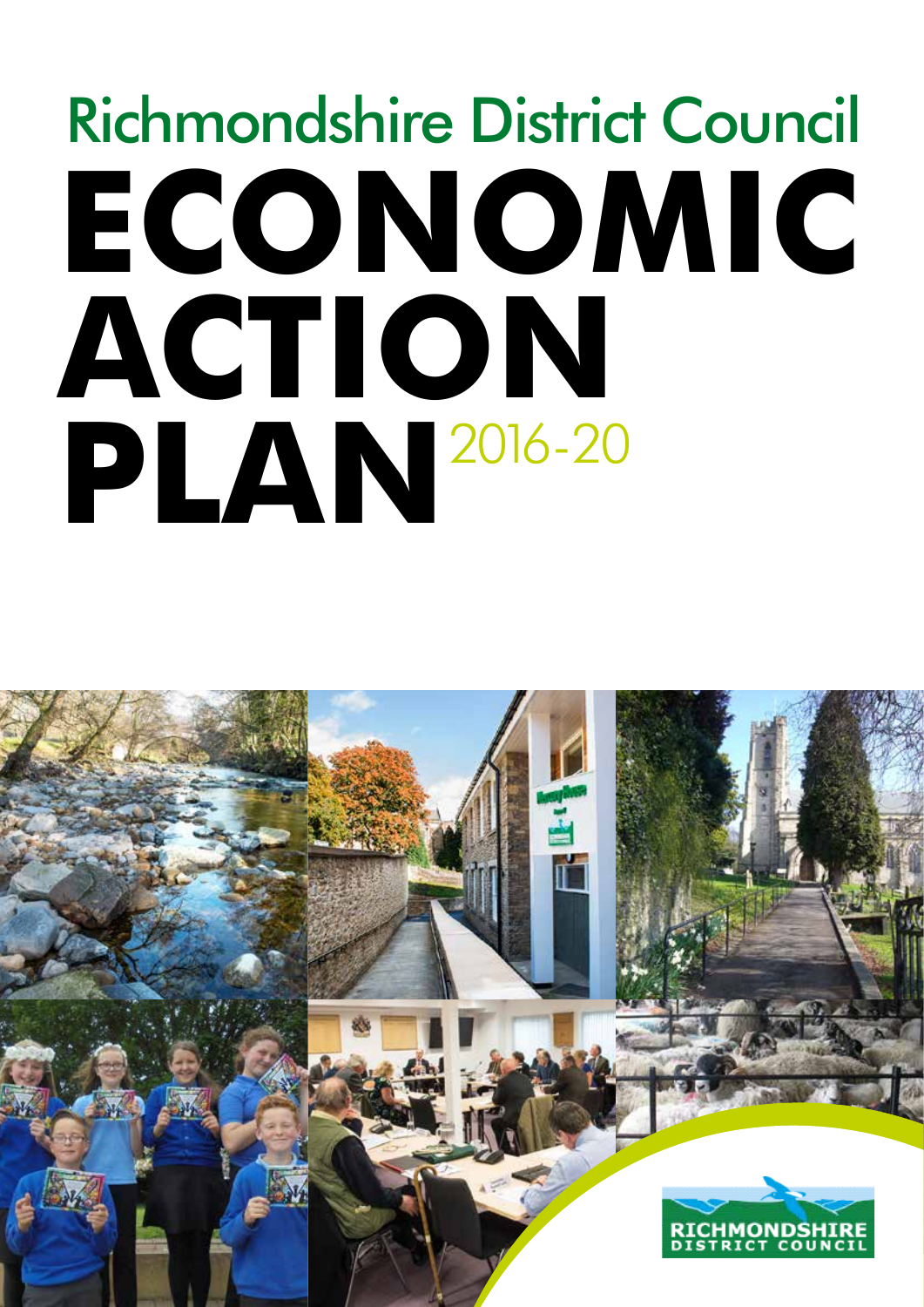# Introduction

Economic Growth is one of the key corporate priorities in Richmondshire District Council's new Council Plan. This Economic Action Plan identifies the priority areas the Council believes need to be addressed to deliver economic growth - and the specific actions that we will take to achieve our identified outcomes. We will work with businesses and partners to support the economy and deliver new economic growth over the next four years 2016-2020.

In identifying our economic priorities we have brought together:

- Views of local businesses
- Views of local Councillors
- Views of local communities

Page Two

- The Council's strategic corporate aims
- Analysis of our economic evidence and data

### **POLICY BACKGROUND**

This Action Plan aims to deliver the work of a number of high level local strategies including:

- Richmondshire District Council's Council Plan which sets the key priorities for the authority for the next five years
- Richmondshire District Council's Local Plan which sets the framework for making planning decisions in the district
- Richmondshire District Council's Housing Action Plan which sets out how the Council will provide a range of housing options to satisfy the needs of existing residents and to attract new ones
- The Yorkshire Dales National Park Management Plan and Local Plan
- Area Specific Master-plans which plan the growth for key development areas, such as Catterick Garrison

It also takes into account external influences such as Government Policy and the debate about devolution, the Local Enterprise Partnership (LEP) Strategy and the views of our local businesses.

All these factors have influenced the priorities and actions set out in this action plan to ensure it keeps abreast of the constantly changing initiatives, policies and opportunities that come our way we will keep it under review and renew it whenever needed so we can deliver the best outcomes for our district.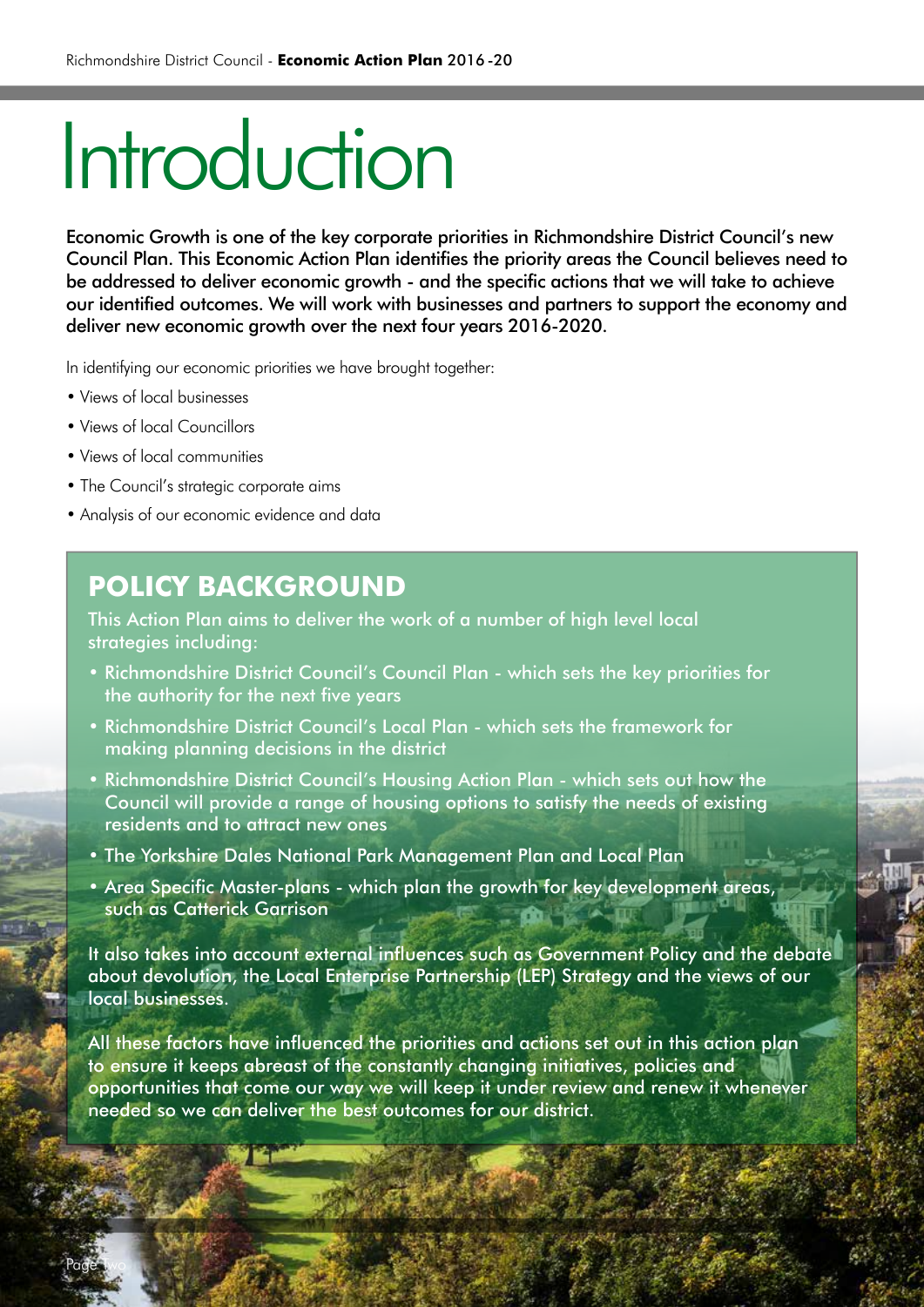# Economic Character of our District

- Richmondshire has:
	- an estimated 30 medium sized businesses (50-249 employees)
	- 250 small businesses (10-49 employees)
	- 2420 micro-businesses (0-9 employees)
	- 30,000 jobs including military self-employed and trainees
	- a working age population of 33,500 16 to 65 year olds out of a total population of 52,700
	- a high employment rate in 2011 about 70% of people employed and living in Richmondshire were in full time employment (excluding military personnel)
- Local earnings are slightly lower than regional or national comparisons. Nationally the average gross weekly full time wage is £478.50 - for Richmondshire it is £472.20.
- Self employment is an important feature of the local economy and higher in comparison with the national economy. Current figures are not available, but the 2011 Census revealed that 4,980 people were self employed - 21.7% of the total number of people in jobs and living in Richmondshire. Of them 74% worked full time with the bulk of the work coming from agriculture - 57.8%; construction - 39.1% in and financial and business services - 26.3%.
- In February 2015 1,470 people were claiming one of the main out of work benefits - 200 claiming Job Seekers Allowance and 1,040 claiming Employment Support Allowance or Incapacity Benefit
- The economically inactive working age population is estimated to be 7000 and includes students, people looking after their home and people with long term sickness. Of that total 6,300 were not seeking a job
- The Army is important to Richmondshire, but it masks the real nature of the local economy because military personnel are posted here - mainly young men with a particular range of qualifications. The Ministry of Defence employs around 9,400 people, including military personnel (Economic Impact Study of the Military in North Yorkshire, 2010). It is also important in terms of personal disposable income – the gross impact is estimated to be over £200m through salaries.
- Tourism is also a key issue for the district, particularly as it is the home of the Yorkshire Dales National Park. In 2014 it was estimated that 3.62 million people visited the area spending 5.05 million days here. The economic impact of this was £225m – which supported 3,860 full time jobs across a number of sectors.
- Middleham, in Lower Wensleydale, is an important centre for the horse racing industry. It employs 227 people and is home to around 550 racehorses in training. The total value of this to the local area is estimated to be £12.7m (Lower Wensleydale Study 2009).

Whilst the district is predominantly rural in character, it is made up of a more complex economic landscape that this action plan needs to recognise. The district can be split in to three general categories, each with its own pressures and needs which the plan will try to address.

• The urban areas of Richmond, Colburn and Catterick

Page Three

- The market towns of Hawes, Reeth, Middleham and Leyburn and the surrounding primary service villages of Brompton on Swale, Scorton, Catterick Village, Barton, Melsonby and Middleton Tyas
- The rural and deeply rural areas of Swaledale and Wensleydale including the Yorkshire Dales National Park.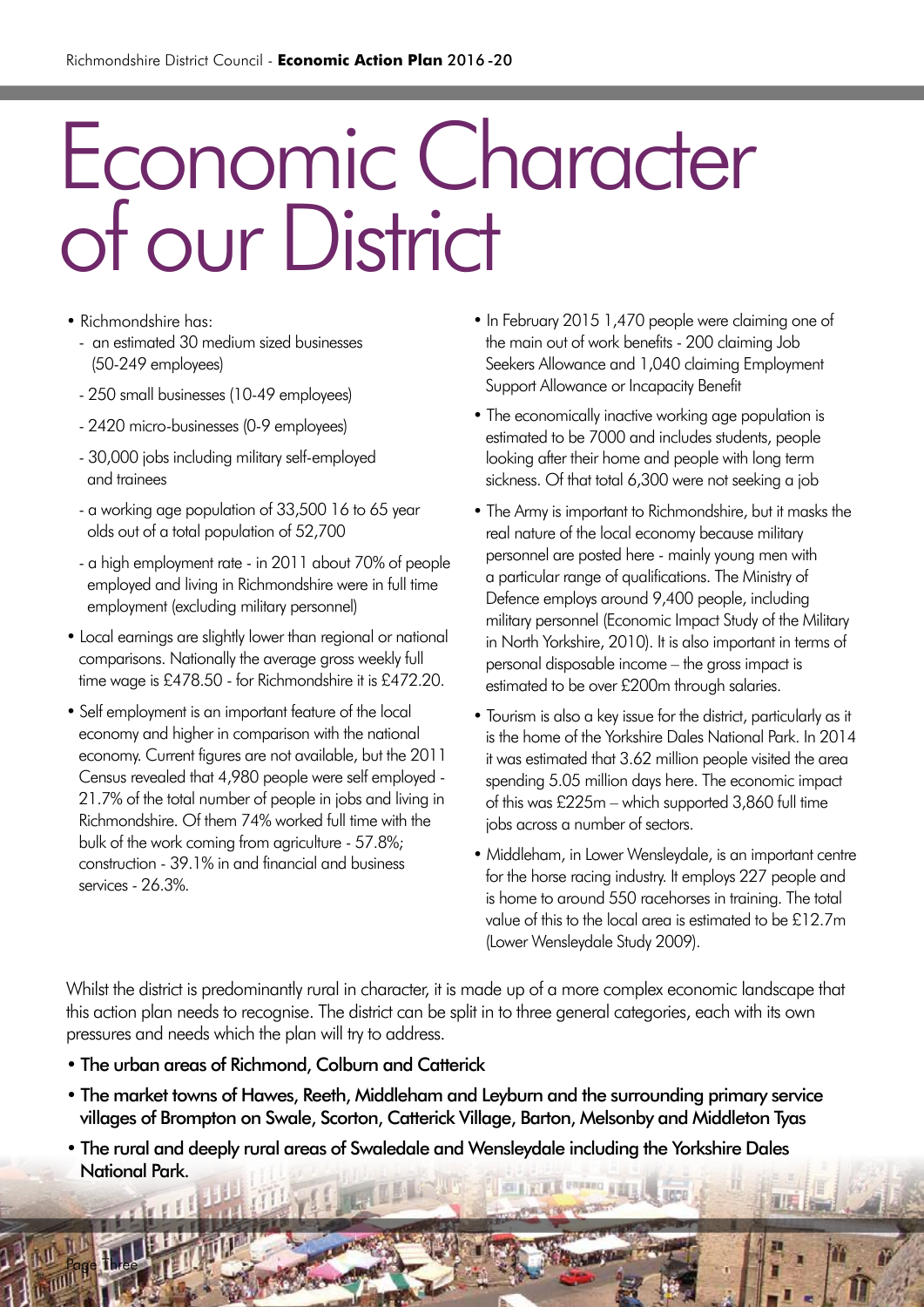Page Four

## Richmondshire District Economy In Numbers WHERE THE JOBS ARE:

| <b>Agriculture and Mining</b> |                                             | 400    |
|-------------------------------|---------------------------------------------|--------|
| <b>Energy and Water</b>       |                                             | 100    |
| <b>Manufacturing</b>          |                                             | 900    |
| <b>Construction</b>           |                                             | 800    |
| <b>Services</b>               |                                             | 13,900 |
|                               | Wholesale, retail and motor                 | 2,500  |
|                               | <b>Transport and storage</b>                | 600    |
|                               | <b>Accommodation and food</b>               | 2,600  |
|                               | Information and communication               | 200    |
|                               | <b>Financial and business</b>               | 2,800  |
|                               | Public administration, education and health | 3,900  |
|                               | Other services                              | 1,300  |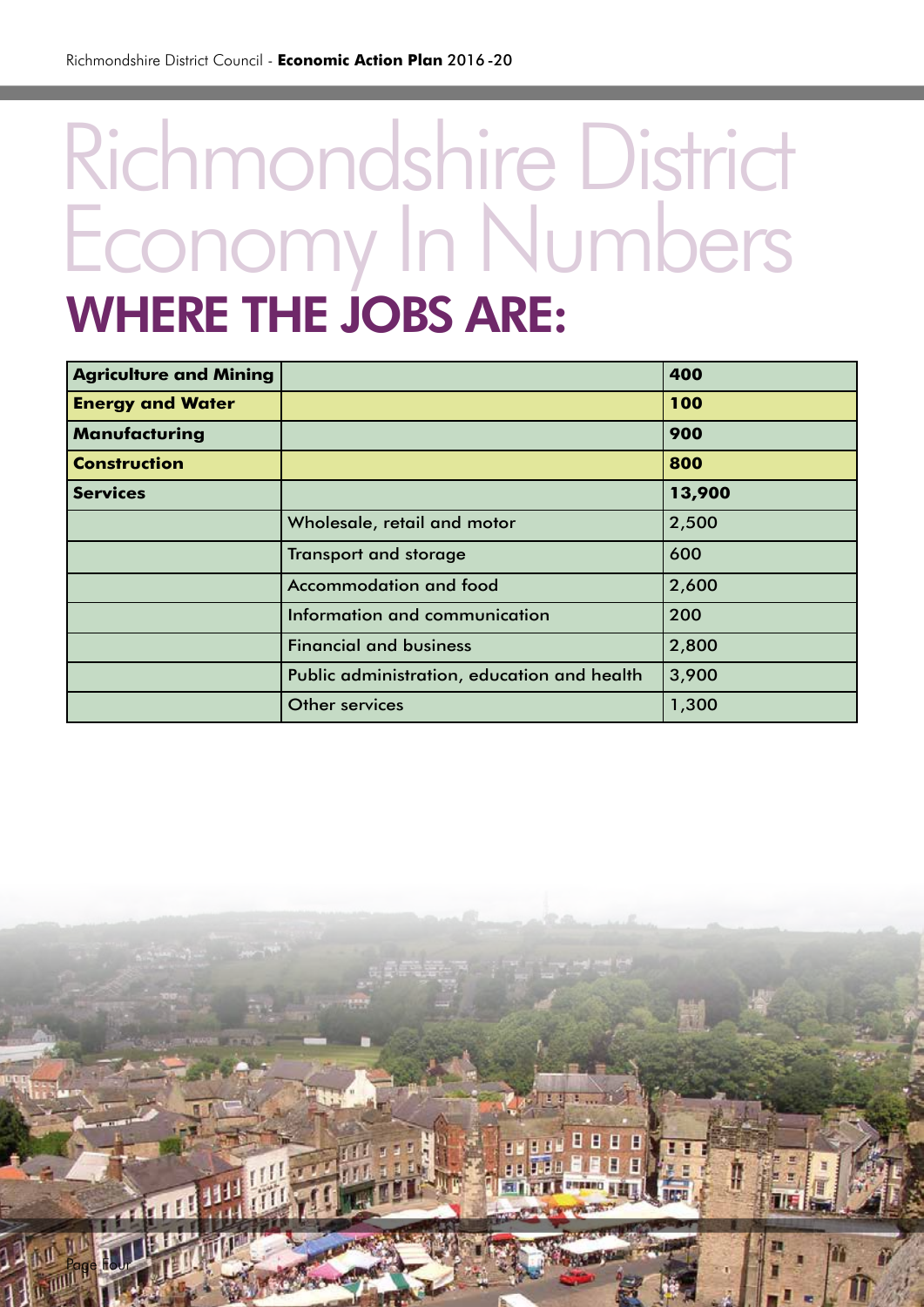# Our Economic Priorities

### **To deliver our economic aims we have identified a number of priority objectives which need to be achieved.**

The foundation upon which this action plan is based is the Richmondshire District Council Local Plan. This strategic planning document seeks to achieve key strategic aims:

- Improve local services health, leisure, retail and commercial to improve the quality of life for a wider population
- Increase housing choice through Local Plan policies for everyone living and working in Richmondshire
- Increase the supply of employment land and facilities through Local Plan policies
- Plan for economic growth through its role as a local planning authority, the preparation and implementation of its Local Plan and engagement with neighbouring Local Plans, including with the Yorkshire Dales National Park.

The Local Plan - which is concerned with both the economic and social needs of the district creates the environment for growth necessary for the specific actions contained within this document to be achieved.

Flowing from this high level document our Action Plan aims to support and deliver the following key priorities:

- Enabling opportunities for growth
- Supporting local businesses and tourism
- Improving connectivity
- Advocate for district economic growth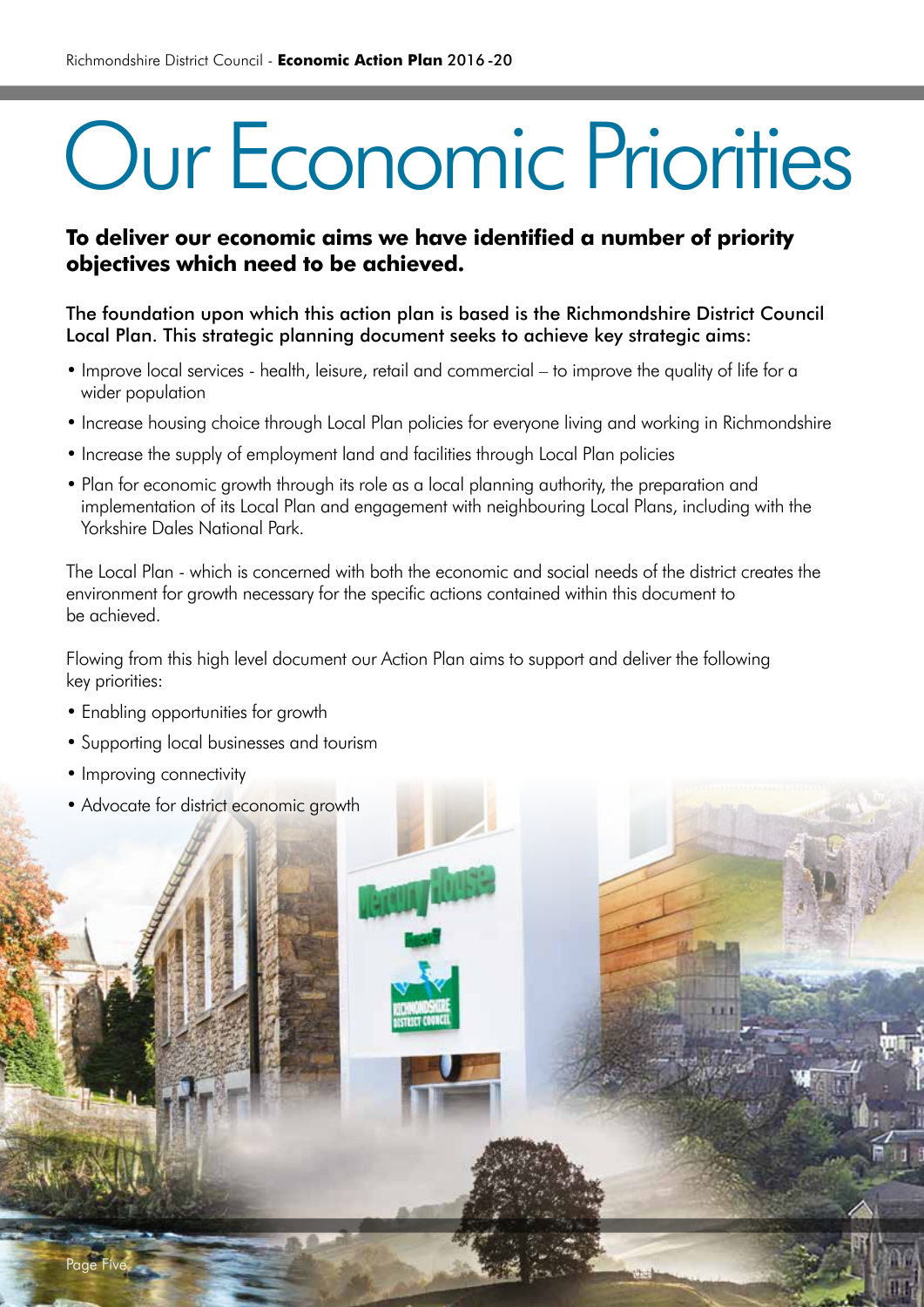### PRIORITY ONE Enabling opportunities for growth

### **Why is this a priority?**

Economic growth is only possible if all the factors required to support it are met. This means not only providing business specific support but also ensuring that the district is an attractive place for businesses to locate and playing our part in producing the workforce we need.

The economic health and, in many ways, the quality of life of Richmondshire is dependent on the local workforce. Over the coming years many areas will face the problem of an ageing population. Unchecked this will see a reduction in the size of the workforce, which will make it difficult to sustain the local economy - let alone enhance it.

Attracting and growing a younger workforce and developing its skills are key activities for the council to pursue. But this is complicated by the expensive nature of local housing, which makes it difficult for new households to find suitable homes locally. The Local Plans for both Richmondshire District Council and the Yorkshire Dales National Park aim to deliver new affordable housing across the district and ensure that appropriate land is allocated for economic purposes.

Richmondshire needs to be able to offer modern services to make itself more attractive to new people and more capable of serving the needs of the local population. Support for major projects – Scotch Corner designer outlet, Catterick Garrison Town Centre and major housing sites – is necessary to promote new employment opportunities and help maintain the local economy.

This Plan needs to ensure that the District Council and partners are doing all that they can to stimulate growth and to promote the area as a place where businesses want to locate.

| <b>The Council will:</b>                                                                                                                                        | How we will deliver this:                                                                                                                                                                                                                                                                                                                                                                   |
|-----------------------------------------------------------------------------------------------------------------------------------------------------------------|---------------------------------------------------------------------------------------------------------------------------------------------------------------------------------------------------------------------------------------------------------------------------------------------------------------------------------------------------------------------------------------------|
| Promote Richmondshire<br>as a business friendly,<br>attractive place to live and<br>work to raise its profile<br>amongst prospective<br>investors and residents | • Develop and promote a comprehensive on-line investor information pack<br>• Promote the district's rural offer and many unique selling points<br>• Ensure that all service areas within the Council adopt a business friendly approach<br>. Work closely with the Yorkshire Dales National Park authority to help deliver the aims<br>and objectives of its Management Plan and Local Plan |
| Establish a virtual Growth<br>Team made up of partner<br>organisations                                                                                          | • Pro-actively engage with all partner organisations which have a role to play in<br>economic growth                                                                                                                                                                                                                                                                                        |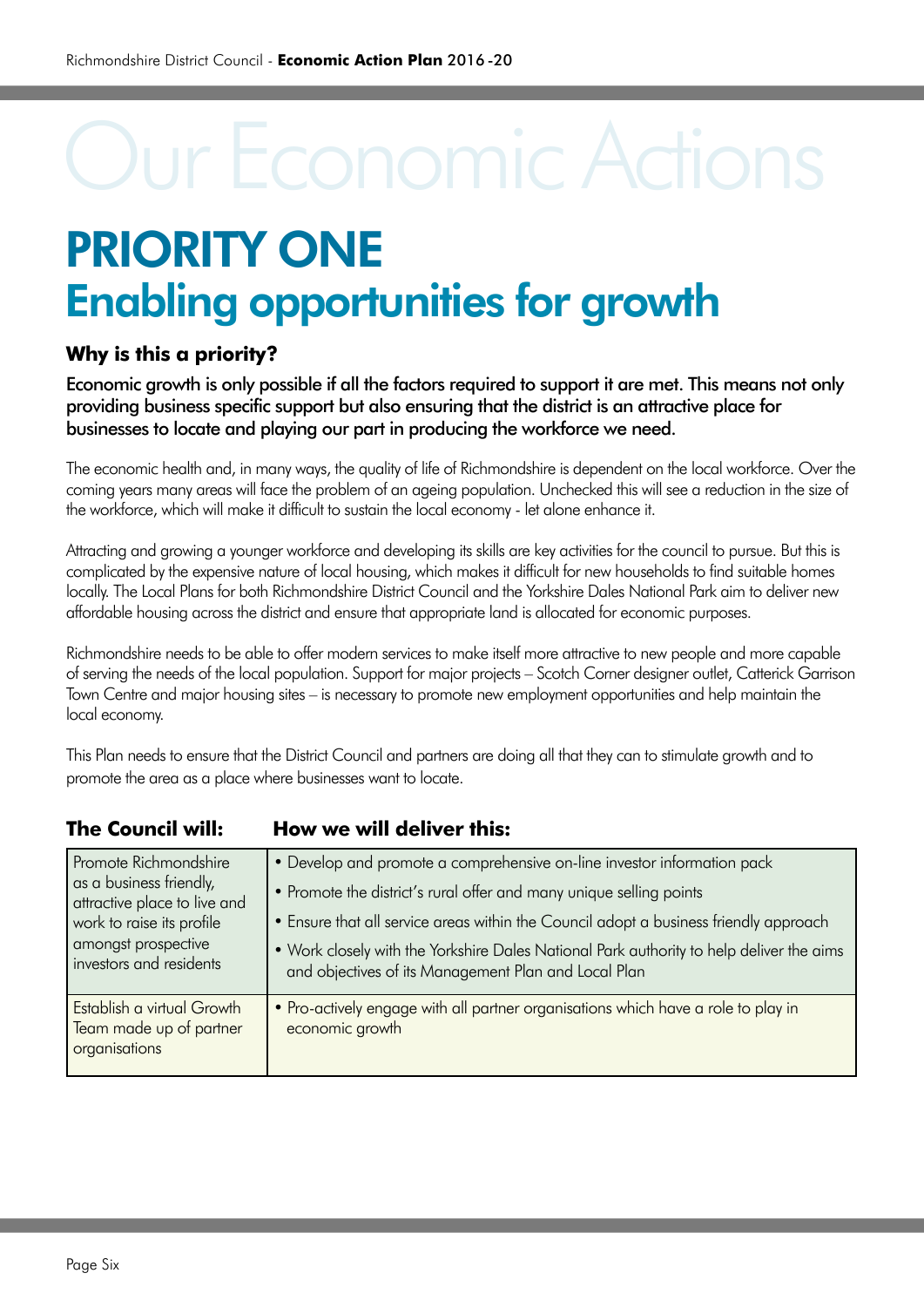## Our Economic Actions PRIORITY ONE Enabling opportunities for growth continued...

| Ensure that the growth team<br>acts as a single point of<br>contact for businesses or<br>developers seeking advice or<br>assistance in relation to:<br>• Transport infrastructure<br>improvements<br>• Public transport services<br>• Provision of housing<br>• Employment sites and<br>premises<br>• Business support<br>• Planning policy and process<br>• Investment in public assets<br>• Promotion of the district as a<br>place to work, live and visit<br>• Education skills and<br>recruitment<br>• Acting as the conduit<br>between relevant<br>stakeholders to ensure<br>barriers are removed to<br>enable development | • Actively engage with partners to try to resolve issues, delays and problems causing<br>development to stall<br>. Pre-prepare sites for development as far as possible by engaging with partners to<br>remove potential problem issues in advance |
|----------------------------------------------------------------------------------------------------------------------------------------------------------------------------------------------------------------------------------------------------------------------------------------------------------------------------------------------------------------------------------------------------------------------------------------------------------------------------------------------------------------------------------------------------------------------------------------------------------------------------------|----------------------------------------------------------------------------------------------------------------------------------------------------------------------------------------------------------------------------------------------------|
| Develop a business brand<br>for Richmondshire                                                                                                                                                                                                                                                                                                                                                                                                                                                                                                                                                                                    | • Develop and deliver the concept of a 'Welcome to Richmondshire / Welcome to<br>the Dales' promotional campaign to draw together and build upon the work of the                                                                                   |
|                                                                                                                                                                                                                                                                                                                                                                                                                                                                                                                                                                                                                                  | district's Business Associations and Town Teams                                                                                                                                                                                                    |
| Facilitate community<br>involvement in growth<br>proposals                                                                                                                                                                                                                                                                                                                                                                                                                                                                                                                                                                       | • Actively consider handing management responsibility for managed workspaces to<br>community groups<br>• Actively support social enterprise partnerships and community groups particularly<br>where they contribute to the growth of the Economy   |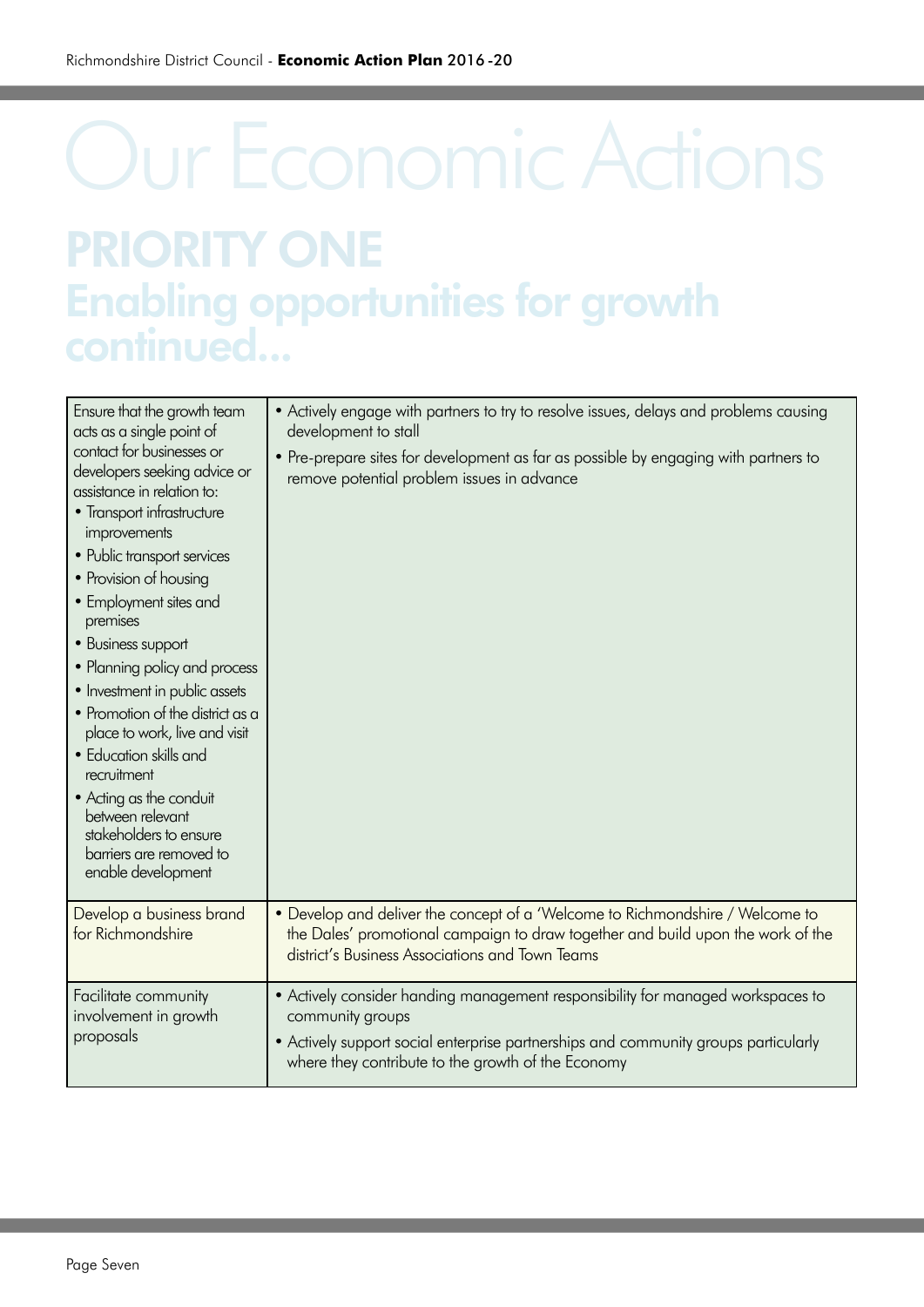## Our Economic Actions PRIORITY ONE Enabling opportunities for growth continued...

| Attract funding from<br>enterprise partners for<br>workforce development | • Identify and secure additional grants and investments<br>. Work closely with the Local Enterprise Partnership<br>• Support businesses with funding applications<br>• Support the LEADER programme<br>• Provide small grants to local businesses to encourage employment opportunities<br>and entrepreneurship                                                                                                                                                                                                                                                                                         |
|--------------------------------------------------------------------------|---------------------------------------------------------------------------------------------------------------------------------------------------------------------------------------------------------------------------------------------------------------------------------------------------------------------------------------------------------------------------------------------------------------------------------------------------------------------------------------------------------------------------------------------------------------------------------------------------------|
| Encourage and support<br>new retail providers within<br>Richmondshire    | • Support new developments at Catterick Garrison and Scotch Corner through the<br>marketing of employment opportunities and, wherever possible, promote full time<br>permanent jobs<br>• Engage with developers and use existing forums to disseminate employment offers                                                                                                                                                                                                                                                                                                                                |
| Support businesses with<br>identified training needs for<br>employees    | • Engage with the Local Education Authority (LEA) to ensure the education needs of<br>young people within our District are met. Particularly post 16 skills training<br>. Engage with local training providers - University of Teesside, Darlington College -<br>to ensure the right type of courses are available to produce a skilled workforce<br>· Identify business specific training requirements - for example customer service<br>training, agriculture                                                                                                                                         |
| Promote employment<br>opportunities for a younger<br>workforce           | • Work closely with the Local Enterprise Partnership on existing apprenticeship schemes<br>• Actively engage in apprenticeship and graduate support programmes and signpost<br>businesses to apprenticeship support<br>• Continue to support schemes which enable access to employment and training -<br>including Wheels2Work<br>• Work with education and training providers to support young people considering<br>options for post 16 education and work with North Yorkshire County Council to<br>ensure good quality provision is accessible, so developing a culture of enterprise<br>in schools |

### **How will we know if we are successful:**

- We will have developed a consistent strategic approach to encourage new business and the growth of existing businesses in Richmondshire.
- We will have supported the implementation of schemes and initiatives to help young people find employment within the district.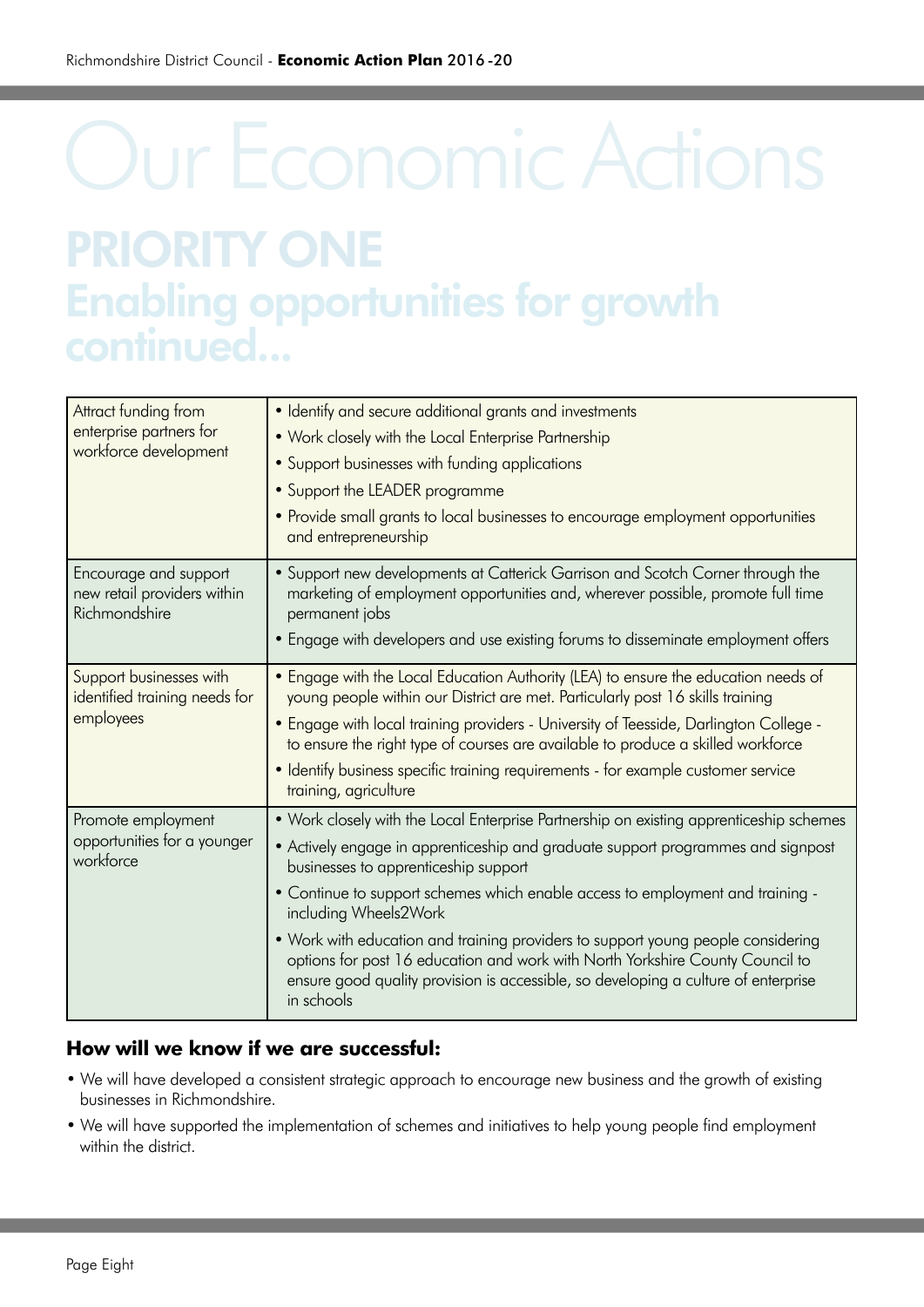### PRIORITY TWO Supporting Local Businesses and Tourism

#### **Why is this a priority?**

There are few large scale employers in Richmondshire – leaving the focus on small businesses and self-employment. These businesses operate across many sectors, but particularly the service and tourism sectors. As our economy is based upon these sectors and types of business we need to make sure they can thrive and, when the time is right, expand.

However we also need to support our larger employers which play a very important role in the communities in which they are based. They may face entirely different types of problems as they seek to develop and expand and we need to be able to support them in that process.

A survey of businesses carried out within the district told us that in general the economy is steady and the most likely expansion for most businesses will result in one or two additional staff being employed.

We are also working with local business associations to better understand and respond to local needs. There are many organisations delivering business support schemes - grants, funding, advice and mentoring - at regional and sub-regional levels. We want to make sure that local businesses can take advantage of these opportunities by directing providers to Richmondshire.

The qualities that Richmondshire has to offer are something we must promote so that as many people as possible regard the District as somewhere to visit, live and work. The experience of the Tour de France in 2014 taught us a lot about the effort and resources needed to bring the area to an international audience. We will seek to build upon the success of this event and look for opportunities which can deliver a real economic advantage as part of our approach to marketing the district.

#### **The Council will: How we will deliver this:**

| Provide advice, information<br>and financial support for<br>new and existing businesses<br>- if we cannot help we will<br>assist businesses to find the<br>support they seek from our<br>partners and neighbours. | • Support businesses through a small business grant scheme<br>• Signpost businesses to other external schemes - including through the LEP and the<br>Prince's Trust<br>• Simplify information about access to Small Business Rate Relief for new and<br>existing businesses |
|-------------------------------------------------------------------------------------------------------------------------------------------------------------------------------------------------------------------|-----------------------------------------------------------------------------------------------------------------------------------------------------------------------------------------------------------------------------------------------------------------------------|
| Support our market towns                                                                                                                                                                                          | • Work with key stakeholders in each of our market towns to identify the type of<br>support required - and establish a practical way to deliver it<br>• Consider practical solutions to existing issues - such as car parking - as a barrier<br>to promoting tourism        |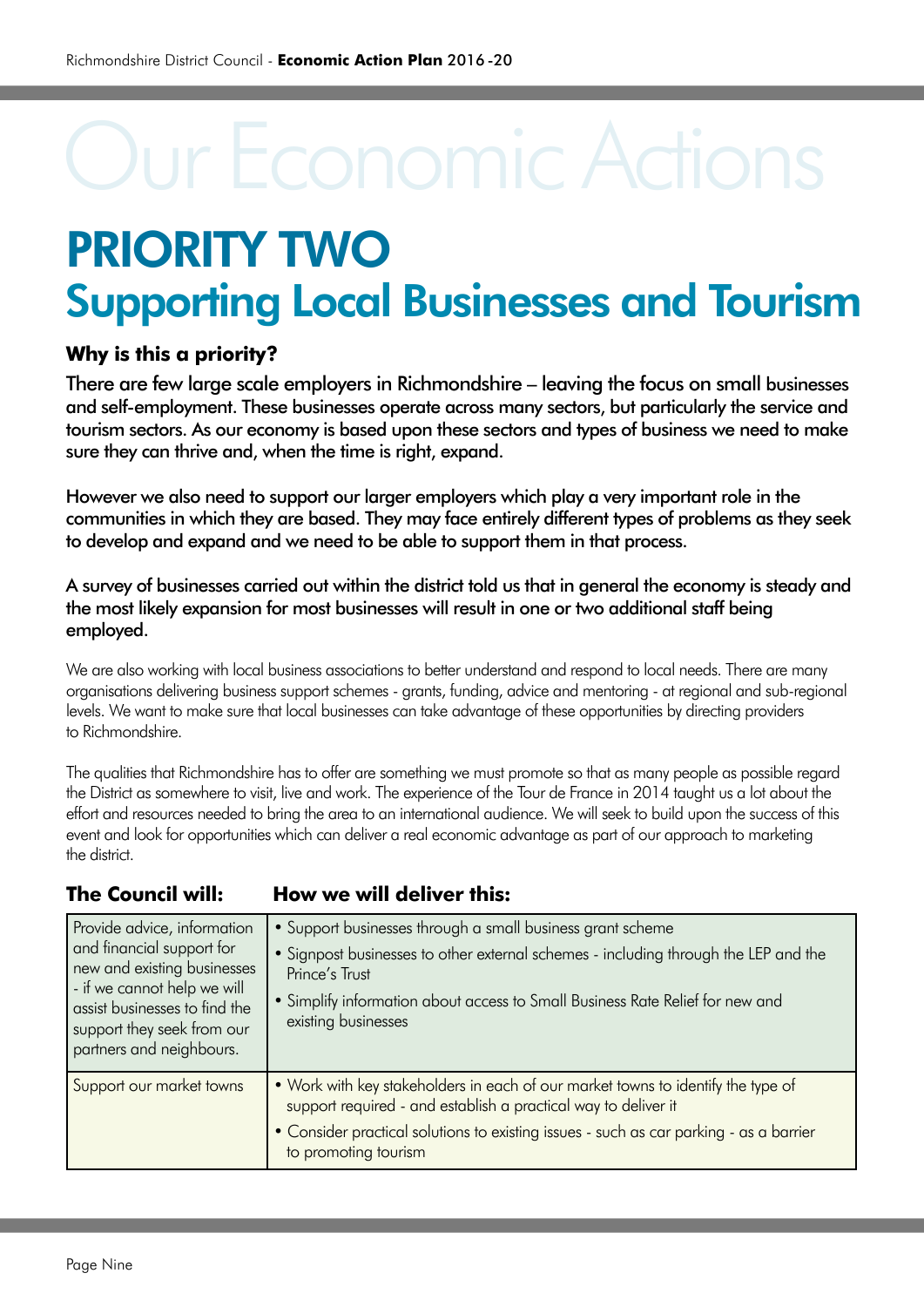## Our Economic Actions PRIORITY TWO Supporting Local Businesses and Tourism Continued...

| Support our market towns<br>and visitor attractions<br>including the National Park<br>and Wensleydale Railway                                                             | . Work with key stakeholders in each of our market towns: Richmond, Leyburn,<br>Middleham, Hawes and Reeth, to identify the type of support required - and establish<br>a practical means to deliver it<br>• Consider practical solutions to existing issues - such as car parking - as a barrier to<br>promoting tourism<br>. Work closely with our main visitor attractions to ensure we are supporting their<br>sustainability and growth                                                                                 |
|---------------------------------------------------------------------------------------------------------------------------------------------------------------------------|------------------------------------------------------------------------------------------------------------------------------------------------------------------------------------------------------------------------------------------------------------------------------------------------------------------------------------------------------------------------------------------------------------------------------------------------------------------------------------------------------------------------------|
| Seek to promote<br>Richmondshire within existing<br><b>Town Centres and emerging</b><br>developments such as Scotch<br>Corner and the new Catterick<br><b>Town Centre</b> | • Work with key stakeholders in the development of new retail areas such as the<br>Catterick Garrison Town Centre and the designer outlet at Scotch Corner                                                                                                                                                                                                                                                                                                                                                                   |
| Support the development of<br>local Business Associations<br>to represent local enterprise                                                                                | • Develop and strengthen our programme of engagement with key businesses within<br>the business associations<br>• Look to attract new businesses to the associations<br>• Promote the benefits of joining the business associations - as part of the marketing<br>of Richmondshire<br>• Sponsor and support new business start up events<br>. Deliver business improvement workshops - such as access to social media and the<br>google digital garage<br>• Help businesses consider creating Business Improvement Districts |
| Invest in initiatives to<br>promote and market<br>Richmondshire's attractions<br>to national and international<br>audiences                                               | • Work with Welcome to Yorkshire and Destination Dales Partnership to promote<br>'Richmondshire and the Dales' offer<br>• Support the market town evening economy and explore how this can be<br>developed further<br>. Work with the National Park Authority to develop a family friendly cycle route<br>between Reeth and Keld - the 'Swale Trail'                                                                                                                                                                         |
| Support and celebrate<br>the achievements of local<br>businesses                                                                                                          | • Discuss with local businesses the merits of a Business Awards event or a<br><b>Business Conference</b><br>• Support Apprenticeship Awards<br>• Support our towns in their applications for external awards - Great British High-street,<br>Purple Flag                                                                                                                                                                                                                                                                     |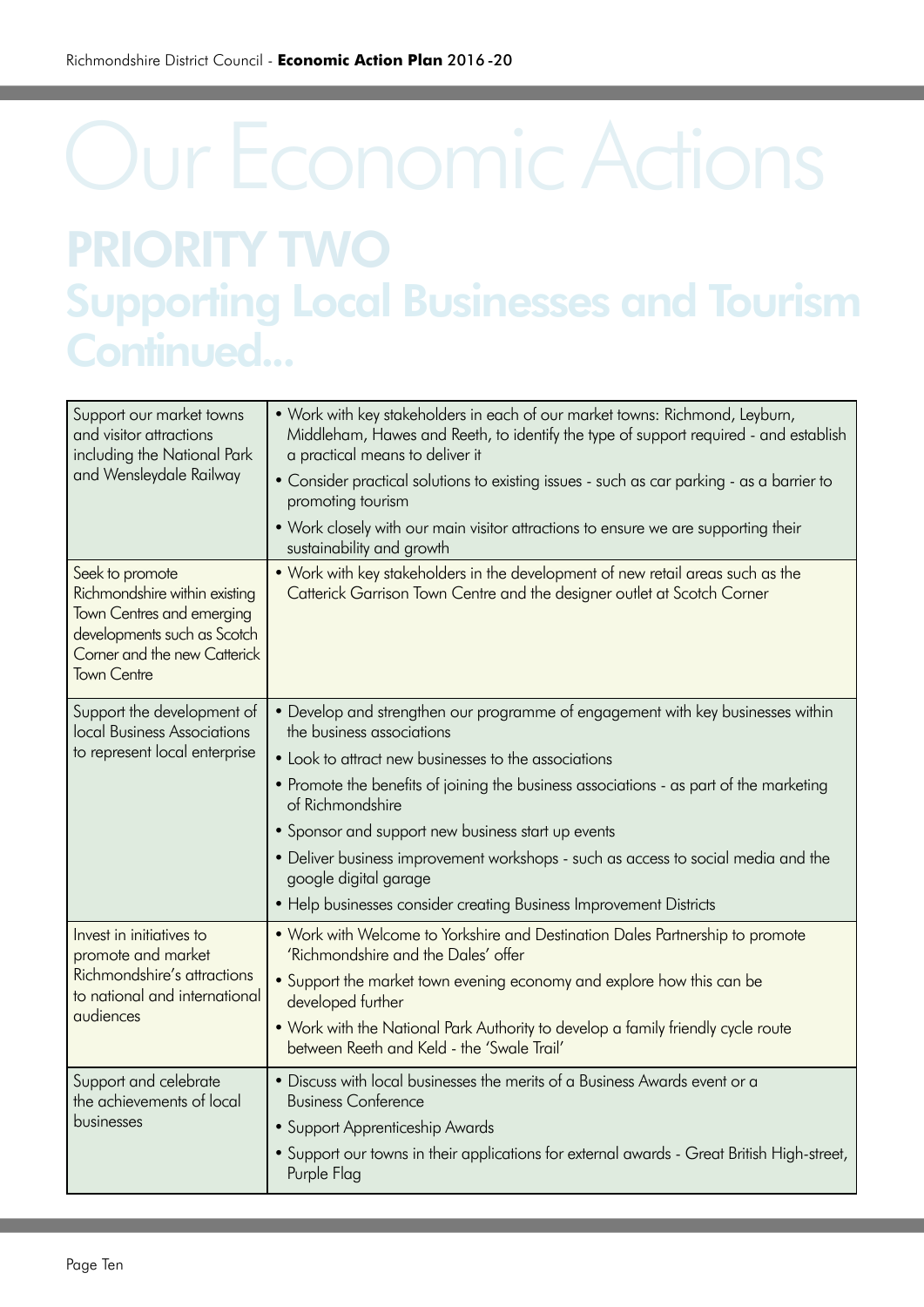## Our Economic Actions PRIORITY TWO Supporting Local Businesses and Tourism Continued...

| Provide specific business<br>support for our main local<br>industries   | . Support agricultural and farming communities to expand and diversify their<br>business offer<br>. Work with the National Park Authority, farmers and other businesses to further<br>develop and promote the local food offer in Richmondshire building on key product<br>strengths in Wenselydale<br>• Identify what support is required by these industries through pro-active discussion                                               |
|-------------------------------------------------------------------------|--------------------------------------------------------------------------------------------------------------------------------------------------------------------------------------------------------------------------------------------------------------------------------------------------------------------------------------------------------------------------------------------------------------------------------------------|
| Support local events and<br>festivals                                   | • Continue to provide support to local events and festivals, recognising their<br>importance for the local economy<br>• Identify gaps both geographically and within the calendar year and help work up<br>practical solutions to fill them<br>• Produce a calendar of events to better promote existing events - including work with<br>the Lower Wensleydale Events Company<br>• Develop an on-line presence for events in Richmondshire |
| Provide funding<br>opportunities through the<br><b>District Council</b> | • Develop an investment fund for major economic projects across the district<br>• Develop an investment fund for voluntary organisations within the Council's growth<br>areas - for major social projects                                                                                                                                                                                                                                  |

#### **How will we know if we are successful:**

• We will have helped sustain and maintain our existing businesses and encouraged new businesses into the District.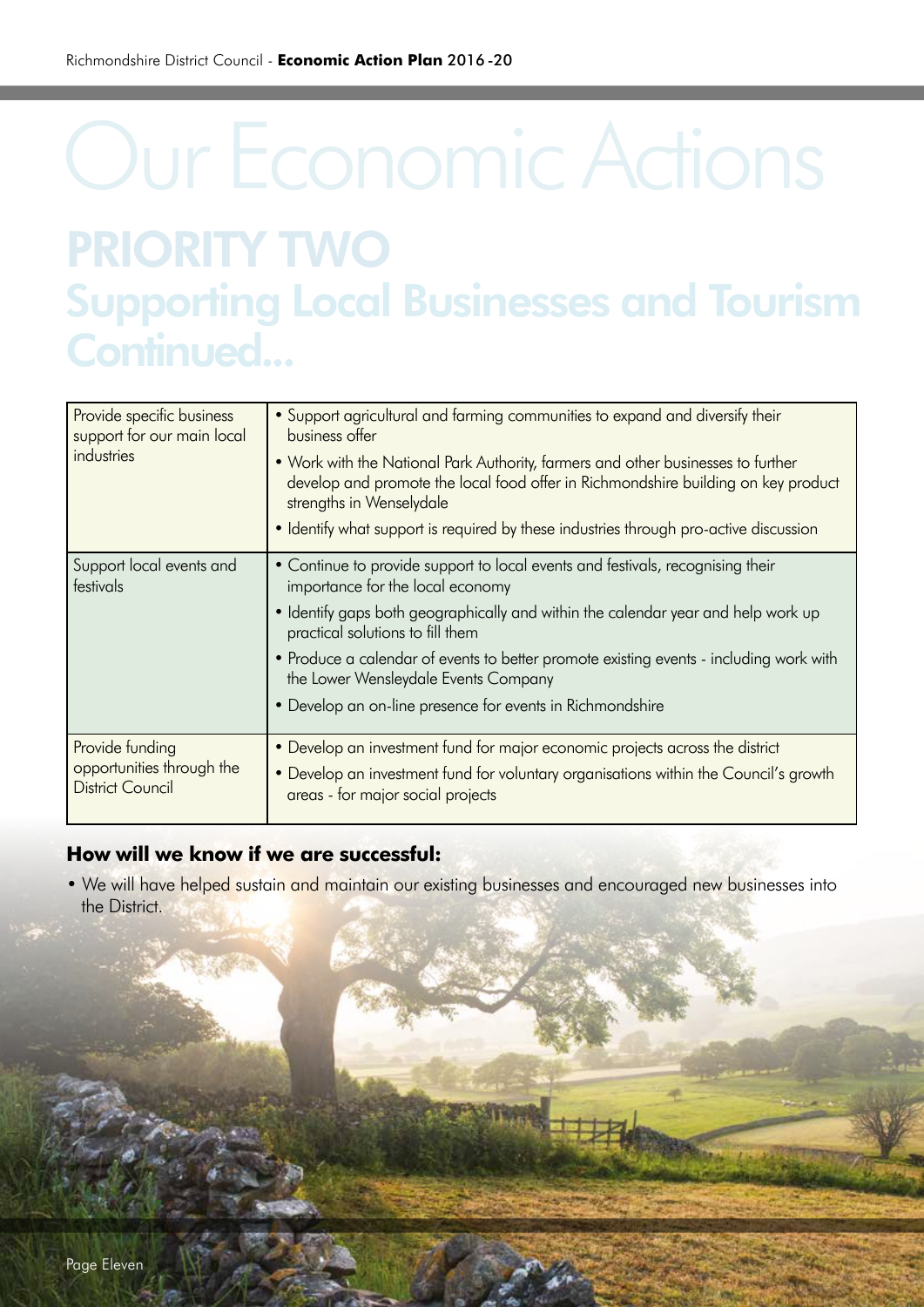### PRIORITY THREE Improving Connectivity

### **Why is this a priority?**

To be able to thrive, businesses require good connectivity both through the internet and by road. This is especially important in a predominantly rural area like Richmondshire which has very real distances between customers, workforce and the business and there is the need to travel over minor rural roads with limited public transport.

The upgraded A1 motorway, along with the Catterick Central junction and the Bedale bypass will significantly improve access to the national road network from Wensleydale and Swaledale by Spring 2017. The junction improvements to the A6136 in Catterick Garrison, funded from the Regional Growth Fund, will complement these opportunities by improving access from our main growth town to the A1.

Mainline and local train services can be accessed at Darlington and Northallerton. The long standing project to reinstate the Wensleydale Railway has already moved forward with facilities opened in Northallerton and services between Leeming Bar and Redmire, via Leyburn. The line offers access to the upper reaches of the district - and opportunities for tourist related development along its length. The company is also examining the feasibility of re-opening the line between Redmire and Aysgarth as part of its long term ambition to reinstate the route to Garsdale Head on the Settle and Carlisle Railway. Garsdale provides a connection to daily rail services to Leeds and Carlisle.

The future sustainability of the rural economy will also be dependent on access to fast and effective internet services. This is particularly important for local businesses, enabling them to work online. It is also important for the growth of the knowledge based economy where people can choose to work from home or remotely from their main office.

The Superfast Broadband rollout for Richmondshire is progressing. Phase one is complete and phase two will be finished shortly, giving an estimated 85-86% coverage within the district. Funding has been secured for phase three - fibre, and wireless or satellite schemes will be used to connect people in the most rural areas.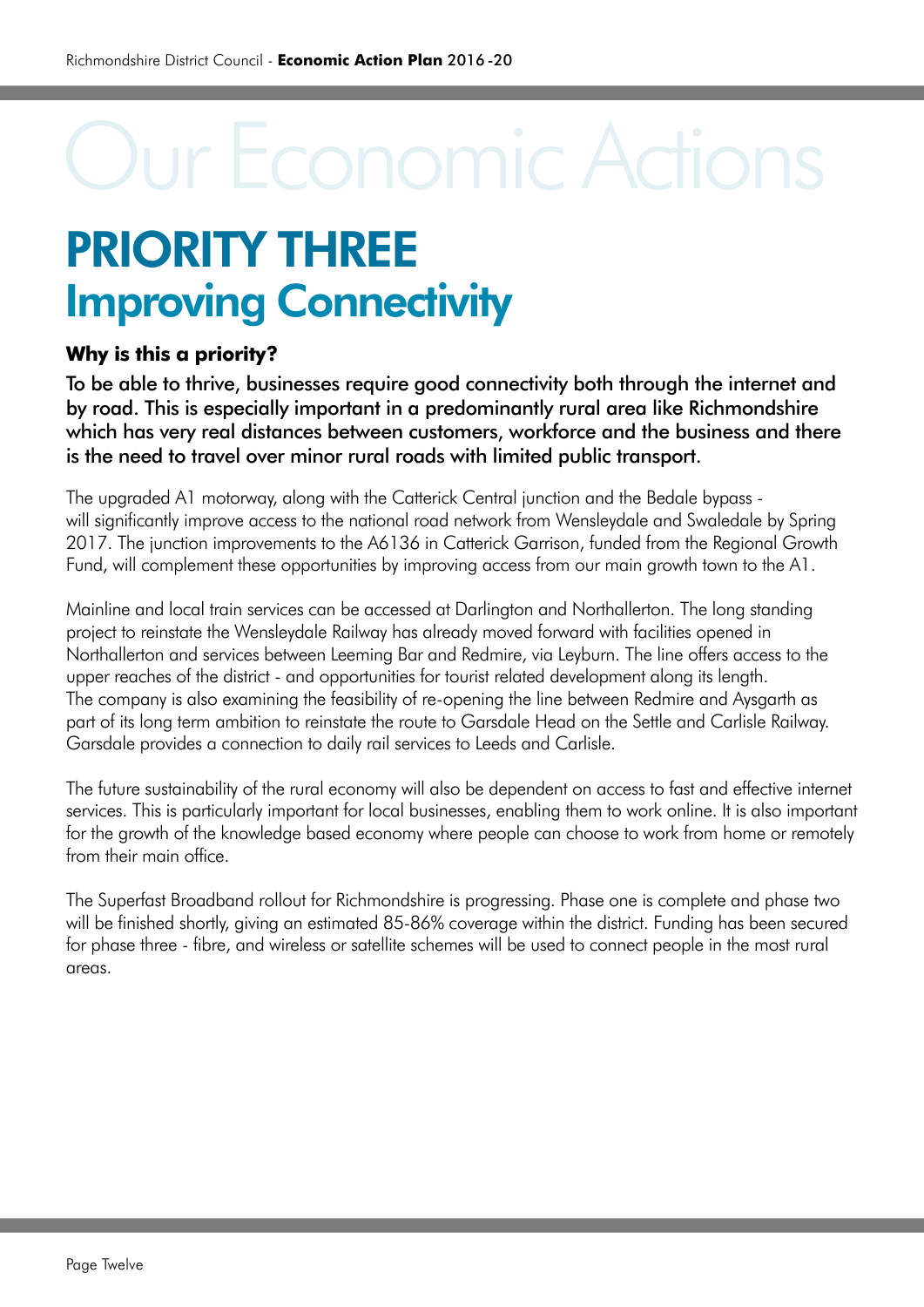### PRIORITY THREE **Improving Connectivity continued...**

| <b>The Council will:</b>                                                                                                         | How we will deliver this:                                                                                                                                                                                                                |
|----------------------------------------------------------------------------------------------------------------------------------|------------------------------------------------------------------------------------------------------------------------------------------------------------------------------------------------------------------------------------------|
| <b>Support Superfast North</b><br>Yorkshire to deliver high<br>speed internet access across<br>the district                      | • Continue to work closely with North Yorkshire County Council and Superfast North<br>Yorkshire to ensure delivery of 100% high quality broadband across the district                                                                    |
|                                                                                                                                  | • Support the demand stimulation team to ensure communities are aware of the<br>installation and encourage take up                                                                                                                       |
|                                                                                                                                  | • Maximise the opportunities Superfast Broadband can bring to our businesses through<br>education and awareness raising                                                                                                                  |
|                                                                                                                                  | • Consider free Wi-Fi schemes for our market towns                                                                                                                                                                                       |
|                                                                                                                                  | • Supporting and lobbying the need to improve mobile phone coverage and<br>connectivity particularly in our more rural areas.                                                                                                            |
| Lobby, secure funding and<br>enable necessary road<br>improvements to the A1,<br>A6136 and A66                                   | • Work with partner organisations, including North Yorkshire County Council and the<br>Local Enterprise Partnership                                                                                                                      |
|                                                                                                                                  | • Support the improved infrastructure through financial support and project<br>management input                                                                                                                                          |
| Work with Wensleydale<br>Railway offering assistance<br>and support to further<br>research its potential                         | • Provide support to the railway through the Feasibility Fund to support the proposed<br>extension from Redmire to Aysgarth                                                                                                              |
|                                                                                                                                  | • Link with Wensleydale Railway to extend the visitor offer in relation to events, festivals<br>and the evening economy                                                                                                                  |
| Work closely with                                                                                                                | • Continue to financially support the Wheels2Work scheme                                                                                                                                                                                 |
| community transport<br>providers to promote local<br>services - Little White Bus,<br>Wheels2Work and<br>voluntary driver schemes | • Help community transport providers to maximise the marketing and promotion of<br>their services                                                                                                                                        |
|                                                                                                                                  | • Work with North Yorkshire County Councils Stronger Communities team to ensure<br>the sustainability of voluntary led transport                                                                                                         |
| Support green infrastructures                                                                                                    | • Work with Sustrans to improve green travel routes                                                                                                                                                                                      |
|                                                                                                                                  | • Support the work of the Wensleydale Project and Agri-environment Scheme                                                                                                                                                                |
|                                                                                                                                  | . Working with NYCC and YDNPA to support and promote further cycling and walking<br>within the District                                                                                                                                  |
| Identify through the Local<br>Plan, other infrastructure<br>improvements in<br>Richmondshire                                     | . Work with developers to identify upcoming large developments which require<br>additional or improved infrastructure in Richmondshire, liaising with North Yorkshire<br>County Council and the Yorkshire Dales National Park Authority. |

#### **How will we know if we are successful:**

- Our growth agenda cannot succeed without improving connectivity by both physical transport links and by assisting the development of e-commerce.
- Completion of the A6136 project and maximising the roll out of a superfast fibre solution to as much of Richmondshire as possible are essential to the delivery of this plan.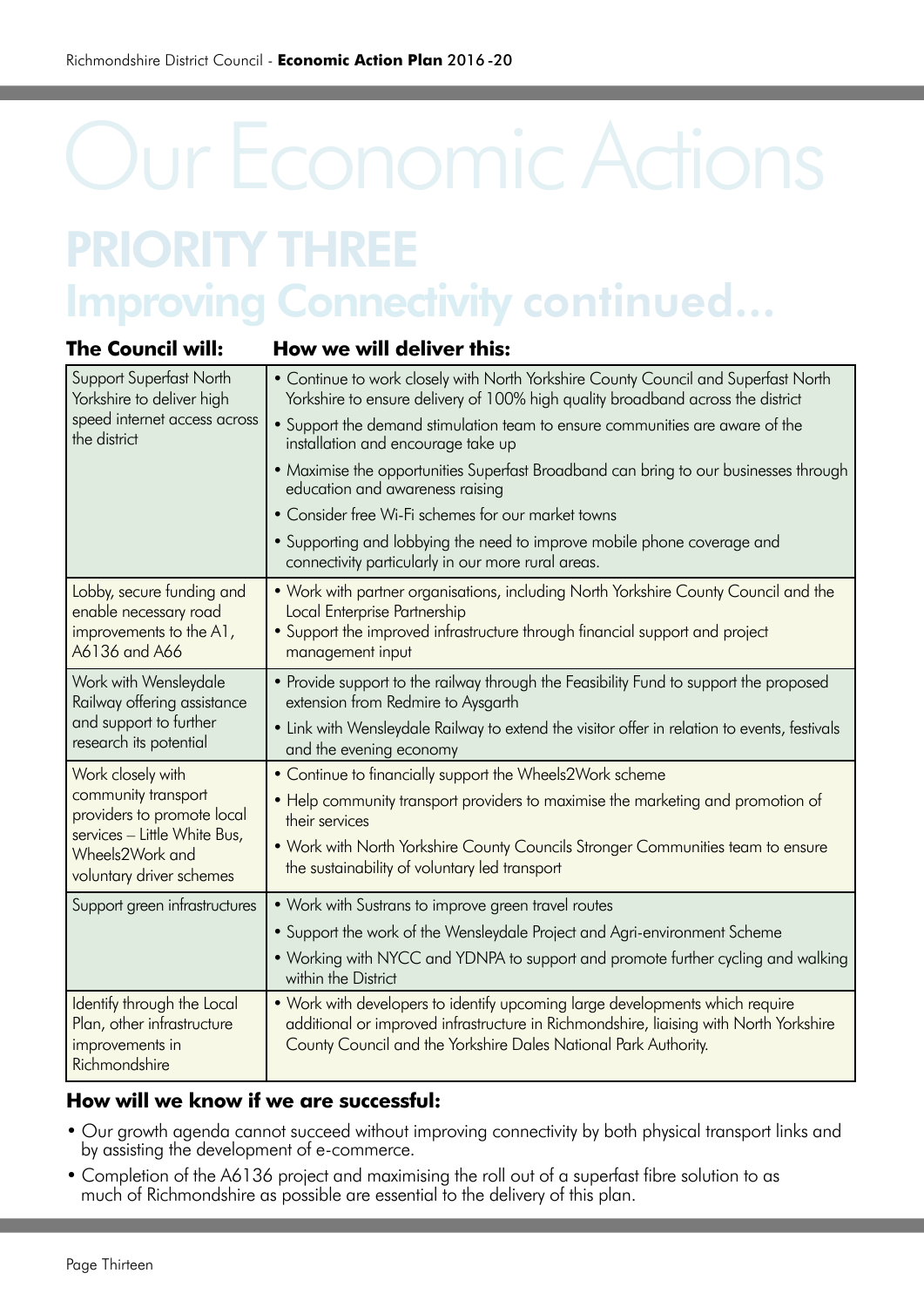### PRIORITY FOUR Advocate for District Economic Growth

### **Why is this a priority?**

Richmondshire is considered by central government as one of the most rural areas in the country. However policies suitable for urban areas do not always provide a practical rural solution.

We need to make sure that Richmondshire and the economic challenges it faces are properly understood by government and the agencies concerned with economic change. But we have to do this in the face of areas with much larger populations and the economies of neighbouring city regions.

Our own plans for growth build on the creation of modern services in Catterick Garrison - where most of the local population lives - to form a centre of gravity for local investors and agencies. But this is not the whole picture - beyond the market town of Richmond and Catterick Garrison lays our large rural hinterland, with a good proportion of this area in the Yorkshire Dales National Park.

| The Council will: | How we will deliver this: |
|-------------------|---------------------------|
|                   |                           |

| Work with partners and<br>neighbours - including<br>North Yorkshire County<br>Council, the Yorkshire Dales<br>National Park, the Local<br>Enterprise Partnership and<br>professional bodies such<br>as Royal Town Planning<br>Institute         | Lobby to ensure rurality becomes a first consideration for policy makers                                                                                                                                                                                                                                      |
|-------------------------------------------------------------------------------------------------------------------------------------------------------------------------------------------------------------------------------------------------|---------------------------------------------------------------------------------------------------------------------------------------------------------------------------------------------------------------------------------------------------------------------------------------------------------------|
| Work with neighbouring<br>authorities and regional<br>partners to lobby for all<br>issues affected by rurality<br>housing, education,<br>transport and health care<br>which have a knock on<br>effect on the economic<br>growth of the district | • Maximise the opportunities that may arise from cross boundary working -<br>including through devolution<br>• Use our links with government, regional and local bodies to influence economic<br>change through proposals for policy and legislation that reflect the specific problems<br>caused by rurality |

#### **How will we know if we are successful:**

• Rurality will be at the forefront of policy making rather than as an afterthought and, where appropriate, rural exemptions will be applied to national policy.